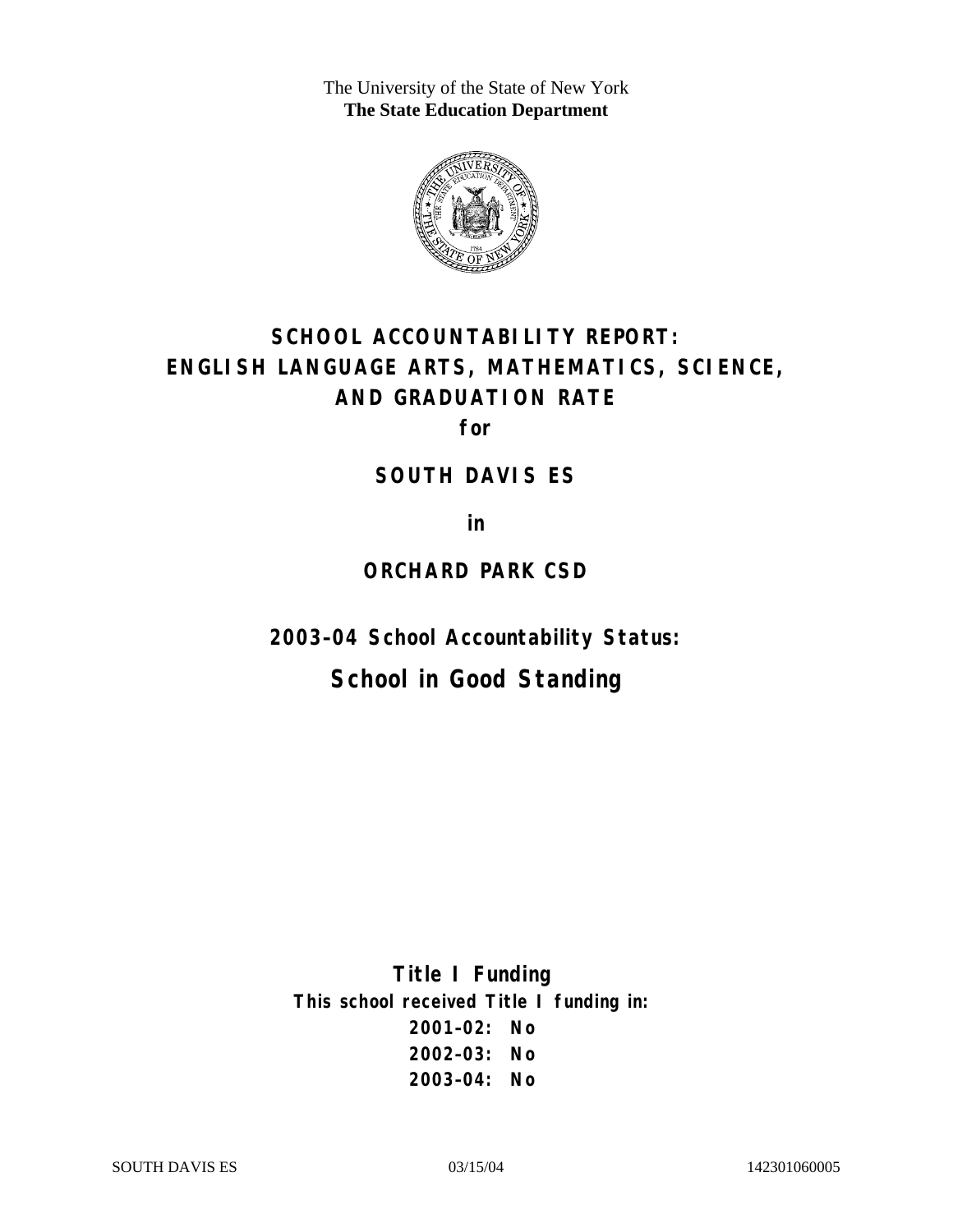### **District/School Accountability Status Categories**

The list below defines the district or school status categories under New York State's district and school accountability system, which is divided into a Federal Title I component and a State component. A district or school that does not receive Title I funding in a school year does not have a federal status in that year. Schools receiving Title I funds that are not in good standing must provide school choice for their students; those in need of improvement year 2 and beyond must also provide Supplemental Education Services to eligible students. Other consequences for districts and schools not in good standing can be found at: www.emsc.nysed.gov/deputy/nclb/accountability/siinfo.htm. To be removed from any improvement status, a district or school must make Adequate Yearly Progress (AYP) for two consecutive years, or in the case of a School Under Registration Review, achieve the performance targets established for the school by the Commissioner.

**District/School in Good Standing:** A district or school is considered to be in good standing if it has not been identified as a District or School in Need of Improvement, Requiring Corrective Action, Planning for Restructuring, or Requiring Academic Progress, or as a School Under Registration Review.

**District/School Requiring Academic Progress:** Under the State component of New York's accountability system, a district or school that did not make AYP in the same grade and subject for two consecutive years is considered a School Requiring Academic Progress (Year 1) the following year. In each succeeding year that the school fails to make AYP, the year designation is incremented by one.

**District/School in Need of Improvement (Year 1):** A district or school that has not made AYP for two consecutive years in the same grade or subject while receiving Title I funds is considered a District/School in Need of Improvement (Year 1) the following year.

**District/School in Need of Improvement (Year 2):** A District or School in Need of Improvement (Year 1) that does not make AYP in the grade or subject for which it was identified while receiving Title I funds is considered a District or School in Need of Improvement (Year 2) the following year.

**District/School Requiring Corrective Action:** A District or School in Need of Improvement (Year 2) that does not make AYP in the grade or subject for which it was identified while receiving Title I funds is considered a District or School Requiring Corrective Action the following year.

**District/School Planning for Restructuring:** A District or School Requiring Corrective Action that does not make AYP in the grade or subject for which it was identified while receiving Title I funds is considered a District or School Planning for Restructuring the following year.

**School Under Registration Review (SURR):** Schools that are farthest from the State standard and have been determined by the Commissioner to be most in need of improvement are Schools Under Registration Review. These schools must achieve performance targets specified by the Commissioner of Education in their area(s) of identification within a prescribed timeframe or risk having their registration revoked by the Board of Regents.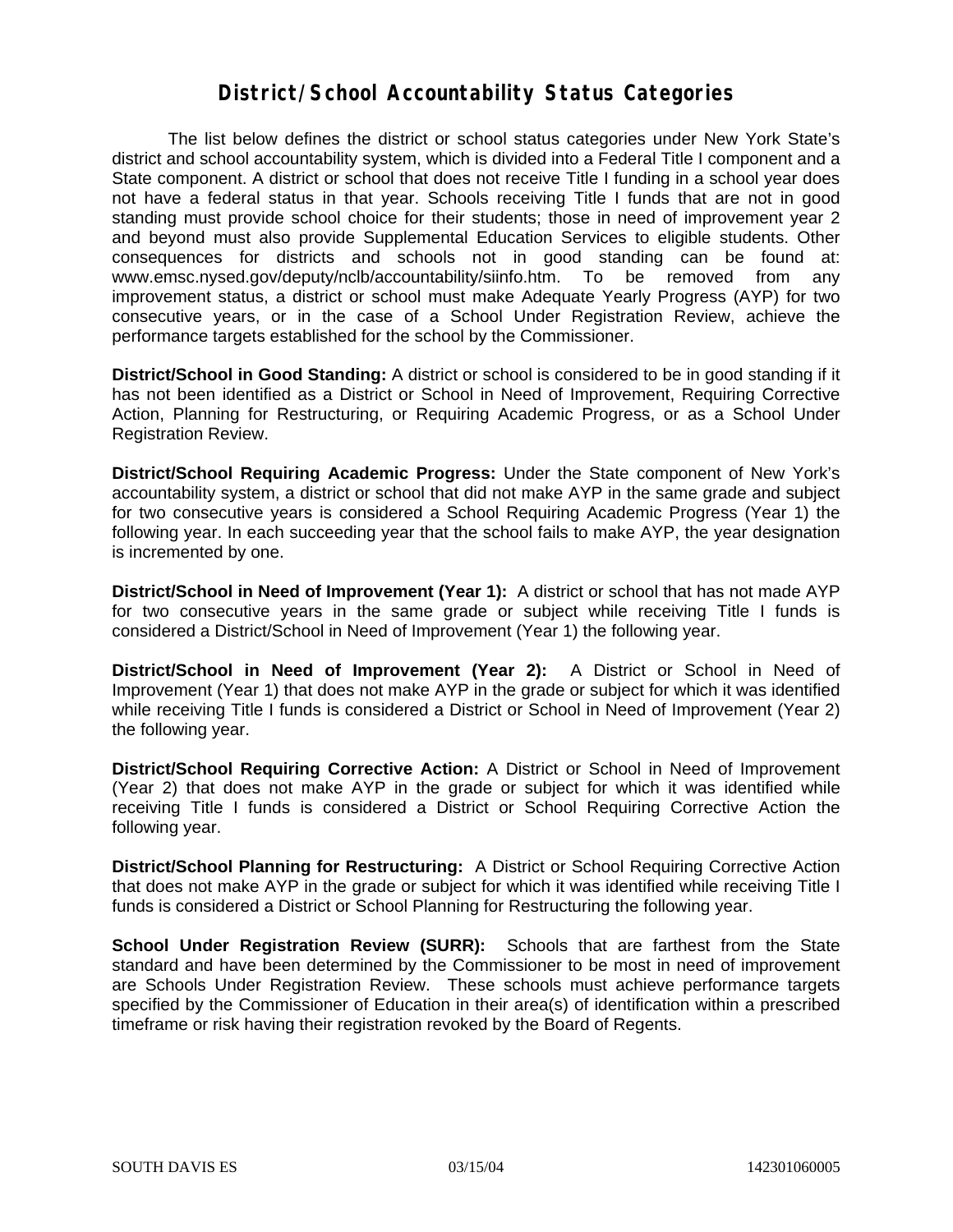## **Elementary-Level English Language Arts**

Definitions of terms, such as Performance Index and Effective Annual Measurable Objective (AMO), are in the glossary, which is the last page of this report.

**For a school to make Adequate Yearly Progress (AYP) in 2002–03, every accountability group must make AYP.** 

**For an accountability group to make AYP in 2002–03, it must** 

- 1. meet the 95 percent participation requirement (*2002–03 Participation*), *and*
- 2. *either* meet its Effective AMO *or* make safe harbor (*2002–03 Performance* and *Standards*).

To meet the participation requirement, 95 percent of the grade 4 enrollment in each accountability group with 40 or more students must

be tested. To meet the Effective AMO, the Performance Index for each group with 30 or more continuously enrolled students must equal or exceed the Effective AMO. To make safe harbor, the Performance Index of each of these groups must equal or exceed its ELA safe harbor target *and* the group must meet the elementary-level science qualification for safe harbor. (See the elementary-level science page of this report for further information on meeting the science qualification for safe harbor.)

*ELA Safe Harbor Targets:* The elementary-level 2002–03 ELA Safe Harbor Target is calculated by using the following equation: 2001–02 PI + (200 – the 2001–02 PI) <sup>×</sup> 0.10. The 2003–04 ELA Safe Harbor Target is calculated by using the following equation: 2002–03 PI + (200 – the 2002–03 PI)  $\times$  0.10. The 2003–04 target is provided for groups whose PI was below the Effective AMO in 2002–03.

| <b>Accountability Group</b>       | 2002-03 Participation |                                    | 2002-03 Performance*                                    |                      | 2002-03 Standards |                                     |                                                           |                                                              | 2003-04                                           |
|-----------------------------------|-----------------------|------------------------------------|---------------------------------------------------------|----------------------|-------------------|-------------------------------------|-----------------------------------------------------------|--------------------------------------------------------------|---------------------------------------------------|
|                                   | Grade 4<br>Enrollment | Percent of<br>Enrollment<br>Tested | Count of<br>Continuously<br>Enrolled<br><b>Students</b> | Performance<br>Index | Effective<br>AMO  | <b>ELA Safe</b><br>Harbor<br>Target | Met the<br>Science<br>Qualification<br>for Safe<br>Harbor | <b>Made</b><br><b>AYP</b> in<br><b>ELA</b> in<br>$2002 - 03$ | <b>ELA Safe</b><br><b>Harbor</b><br><b>Target</b> |
| All Students                      | 62                    | 100%                               | 60                                                      | 188                  | 111               |                                     |                                                           | <b>Yes</b>                                                   |                                                   |
| <b>Students with Disabilities</b> | 8                     |                                    | 8                                                       |                      |                   |                                     |                                                           |                                                              |                                                   |
| American Indian/Alaskan Native    |                       |                                    |                                                         |                      |                   |                                     |                                                           |                                                              |                                                   |
| <b>Black</b>                      |                       |                                    |                                                         |                      |                   |                                     |                                                           |                                                              |                                                   |
| Hispanic                          |                       |                                    |                                                         |                      |                   |                                     |                                                           |                                                              |                                                   |
| Asian or Pacific Islander         |                       |                                    |                                                         |                      |                   |                                     |                                                           |                                                              |                                                   |
| White                             | 60                    | 100%                               | 58                                                      | 188                  | 110               |                                     |                                                           | <b>Yes</b>                                                   |                                                   |
| <b>Limited English Proficient</b> |                       |                                    |                                                         |                      |                   |                                     |                                                           |                                                              |                                                   |
| Economically Disadvantaged        |                       |                                    |                                                         |                      |                   |                                     |                                                           |                                                              |                                                   |
| <b>Final AYP Determination</b>    |                       |                                    |                                                         |                      |                   |                                     |                                                           | <b>Yes</b>                                                   |                                                   |

\*For schools with fewer than 30 continuously enrolled tested students in 2002–03, data for 2001–02 and 2002–03 were combined to determine counts and PIs.

\*\*Groups with a "\*\*" are not required to meet the science qualification for safe harbor to make safe harbor in English and mathematics because fewer than 30 students in the group were administered the science test.

**State accountability status in elementary-level English language arts: School in Good Standing** 

Title I accountability status in elementary-level English language arts: School Status Not Applicable, did not use Title I funds in one school **y e ar**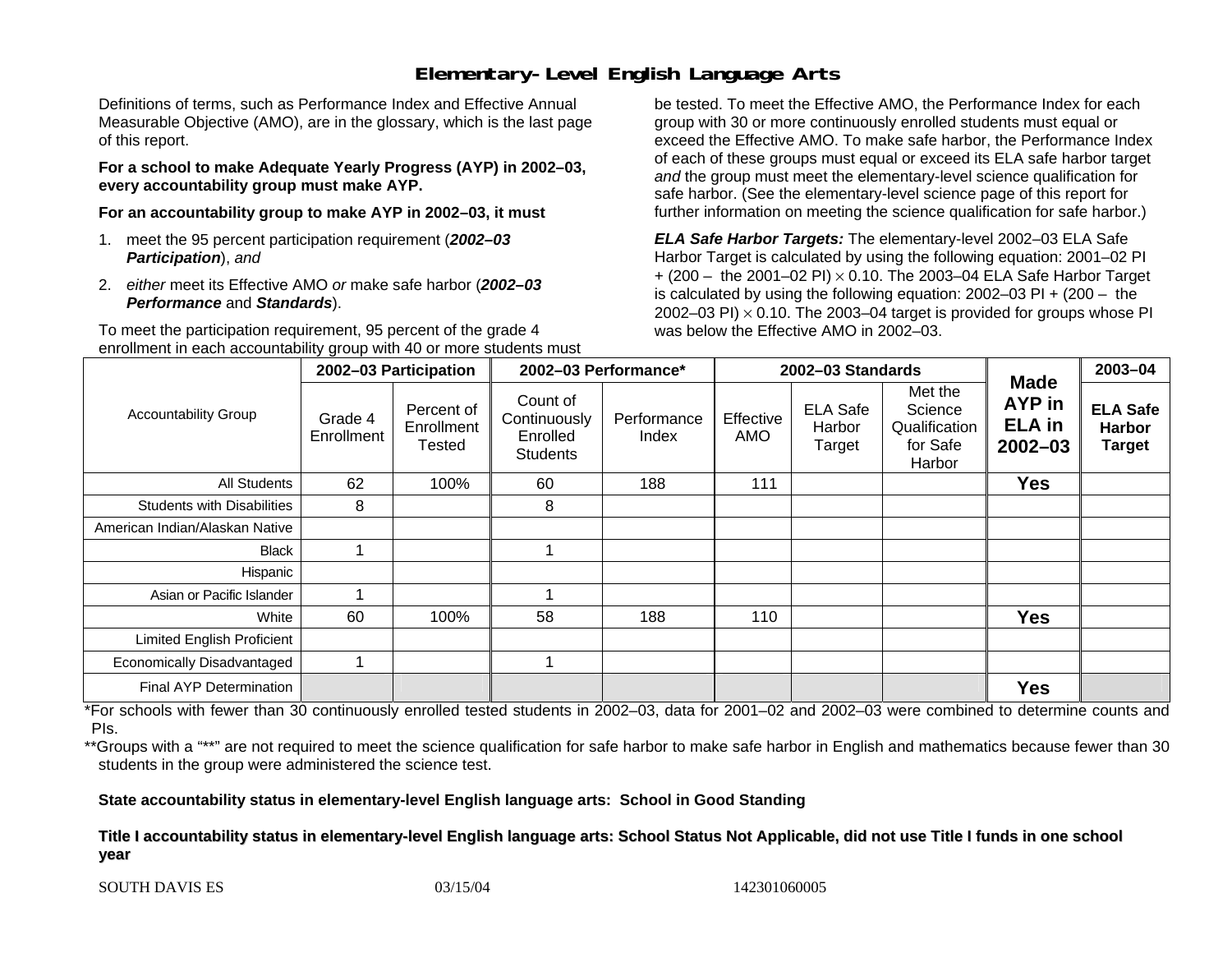## **Elementary-Level Mathematics**

Definitions of terms, such as Performance Index and Effective Annual Measurable Objective (AMO), are in the glossary, which is the last page of this report.

**For a school to make Adequate Yearly Progress (AYP) in 2002–03, every accountability group must make AYP.** 

**For an accountability group to make AYP in 2002–03, it must** 

- 1. meet the 95 percent participation requirement (*2002–03 Participation*), *and*
- 2. *either* meet its Effective AMO *or* make safe harbor (*2002–03 Performance* and *Standards*).

To meet the participation requirement, 95 percent of the grade 4 enrollment in each accountability group with 40 or more students must

be tested. To meet the Effective AMO, the Performance Index for each group with 30 or more continuously enrolled students must equal or exceed the Effective AMO. To make safe harbor, the Performance Index of each of these groups must equal or exceed its math safe harbor target *and* the group must meet the elementary-level science qualification for safe harbor. (See the elementary-level science page of this report for further information on meeting the science qualification for safe harbor.)

*Math Safe Harbor Targets:* The elementary-level 2002–03 Math Safe Harbor Target is calculated by using the following equation: 2001–02 PI + (200 – the 2001–02 PI) × 0.10. The 2003–04 Math Safe Harbor Target is calculated by using the following equation: 2002–03 PI + (200  $-$  the 2002–03 PI)  $\times$  0.10. The 2003–04 target is provided for groups whose PI was below the Effective AMO in 2002–03.

| <b>Accountability Group</b>       | 2002-03 Participation |                                    | 2002-03 Performance*                                    |                      | 2002-03 Standards |                               |                                                           |                                                               | 2003-04                                            |
|-----------------------------------|-----------------------|------------------------------------|---------------------------------------------------------|----------------------|-------------------|-------------------------------|-----------------------------------------------------------|---------------------------------------------------------------|----------------------------------------------------|
|                                   | Grade 4<br>Enrollment | Percent of<br>Enrollment<br>Tested | Count of<br>Continuously<br>Enrolled<br><b>Students</b> | Performance<br>Index | Effective<br>AMO  | Math Safe<br>Harbor<br>Target | Met the<br>Science<br>Qualification<br>for Safe<br>Harbor | <b>Made</b><br><b>AYP</b> in<br><b>Math in</b><br>$2002 - 03$ | <b>Math Safe</b><br><b>Harbor</b><br><b>Target</b> |
| All Students                      | 62                    | 100%                               | 60                                                      | 198                  | 124               |                               |                                                           | <b>Yes</b>                                                    |                                                    |
| <b>Students with Disabilities</b> | 8                     |                                    | 8                                                       |                      |                   |                               |                                                           |                                                               |                                                    |
| American Indian/Alaskan Native    |                       |                                    |                                                         |                      |                   |                               |                                                           |                                                               |                                                    |
| <b>Black</b>                      |                       |                                    |                                                         |                      |                   |                               |                                                           |                                                               |                                                    |
| Hispanic                          |                       |                                    |                                                         |                      |                   |                               |                                                           |                                                               |                                                    |
| Asian or Pacific Islander         |                       |                                    |                                                         |                      |                   |                               |                                                           |                                                               |                                                    |
| White                             | 60                    | 100%                               | 58                                                      | 198                  | 123               |                               |                                                           | <b>Yes</b>                                                    |                                                    |
| <b>Limited English Proficient</b> |                       |                                    |                                                         |                      |                   |                               |                                                           |                                                               |                                                    |
| Economically Disadvantaged        |                       |                                    |                                                         |                      |                   |                               |                                                           |                                                               |                                                    |
| <b>Final AYP Determination</b>    |                       |                                    |                                                         |                      |                   |                               |                                                           | <b>Yes</b>                                                    |                                                    |

\*For schools with fewer than 30 continuously enrolled tested students in 2002–03, data for 2001–02 and 2002–03 were combined to determine counts and PIs. \*\*Groups with a "\*\*" are not required to meet the science qualification for safe harbor to make safe harbor in English and mathematics because fewer than 30 students in the group were administered the science test.

**State accountability status in elementary-level mathematics: School in Good Standing** 

Title I accountability status in elementary-level mathematics: School Status Not Applicable, did not use Title I funds in one school year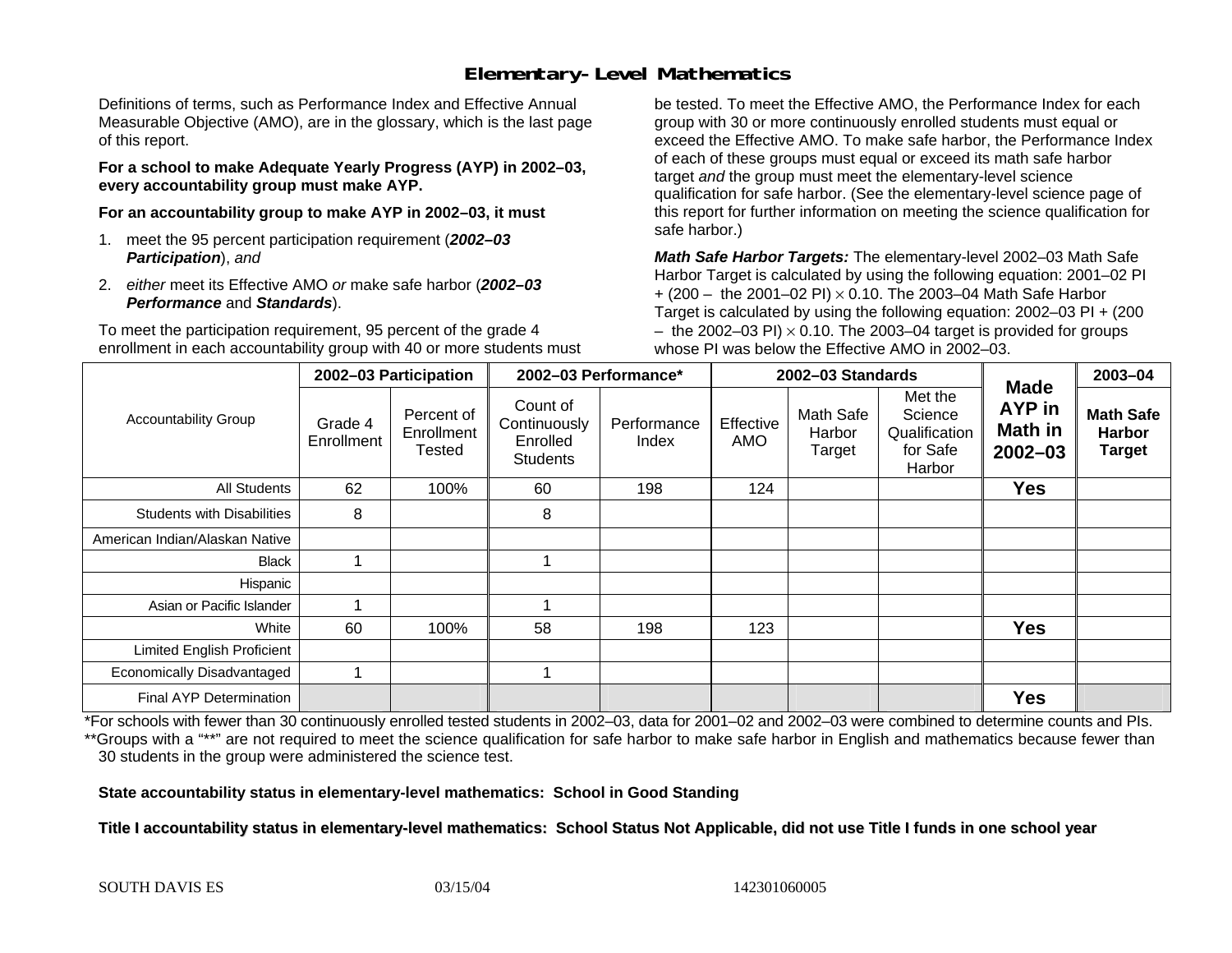## **Elementary-Level Science**

Definitions of terms, such as Progress Target and Adequate Yearly Progress (AYP), are in the glossary, which is the last page of this report.

*Made AYP in Science in 2002–03:* For a school to make AYP in science, the Percent At or Above SDL for the "All Students" group must equal or exceed the State Science Standard or the Science Progress Target.

**State Designated Level (SDL):** The score that students taking the elementary-level science test must equal or exceed on the written portion of the test to meet the State Science Standard.

*Qualification for Safe Harbor in Elementary-Level ELA and Math:* For an accountability group to be considered Qualified for Safe Harbor in Elementary-Level ELA and Math, the Percent At or Above SDL must equal or exceed the State Science Standard or the Science Progress Target in elementary-level science for that group. Groups with fewer than 30 students tested in elementary-level science are not subject to this qualification criterion.

*Science Progress Targets:* The elementary-level 2002–03 Science Progress Target is calculated by adding one point to the 2001–02 Percent At or Above SDL. The 2003–04 Science Progress Target is calculated by multiplying the 2002–03 Percent At or Above SDL by two and then adding one point. The 2003–04 target is provided for groups whose Percent At or Above SDL was below the State Science Standard in 2002–03.

|                                   |                                                         | 2002-03 Performance*       | 2002-03 Standards                   |                               |                                             | $2002 - 03$                                                             | $2003 - 04$                   |
|-----------------------------------|---------------------------------------------------------|----------------------------|-------------------------------------|-------------------------------|---------------------------------------------|-------------------------------------------------------------------------|-------------------------------|
| <b>Accountability Group</b>       | Count of<br>Continuously<br>Enrolled<br><b>Students</b> | Percent At or<br>Above SDL | <b>State</b><br>Science<br>Standard | Science<br>Progress<br>Target | <b>Made AYP</b><br>in Science<br>in 2002-03 | Qualified for<br>Safe Harbor in<br>Elementary-<br>Level ELA and<br>Math | Science<br>Progress<br>Target |
| All Students                      | 60                                                      | 95                         | 40                                  |                               | <b>Yes</b>                                  | Yes                                                                     |                               |
| <b>Students with Disabilities</b> | 8                                                       |                            |                                     |                               |                                             |                                                                         |                               |
| American Indian/Alaskan Native    |                                                         |                            |                                     |                               |                                             |                                                                         |                               |
| <b>Black</b>                      |                                                         |                            |                                     |                               |                                             |                                                                         |                               |
| Hispanic                          |                                                         |                            |                                     |                               |                                             |                                                                         |                               |
| Asian or Pacific Islander         |                                                         |                            |                                     |                               |                                             |                                                                         |                               |
| White                             | 58                                                      | 95                         | 40                                  |                               |                                             | <b>Yes</b>                                                              |                               |
| Limited English Proficient        |                                                         |                            |                                     |                               |                                             |                                                                         |                               |
| Economically Disadvantaged        |                                                         |                            |                                     |                               |                                             |                                                                         |                               |
| Final AYP Determination           |                                                         |                            |                                     |                               | <b>Yes</b>                                  |                                                                         |                               |

\*For schools with fewer than 30 continuously enrolled students in 2002–03, data for 2001–02 and 2002–03 were combined to determine counts and percents at or above SDL.

**State accountability status in elementary-level science: School in Good Standing** 

Title I accountability status in elementary-level science: School Status Not Applicable, did not use Title I funds in one school year